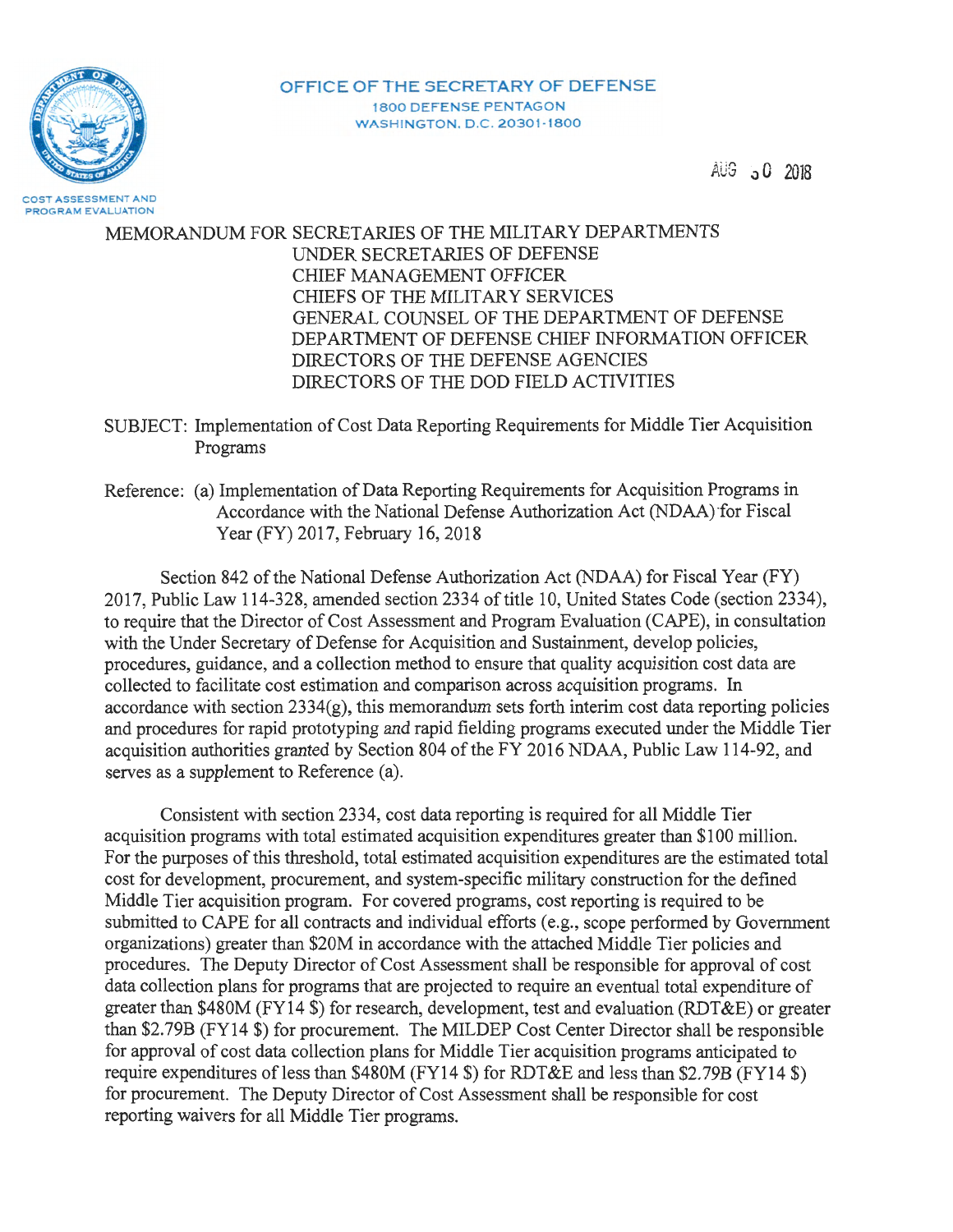My point of contact for this effort is David Lyons (david.w.lyonsl6.civ@mail.mil).

Bob Daigle Director

Attachment: As stated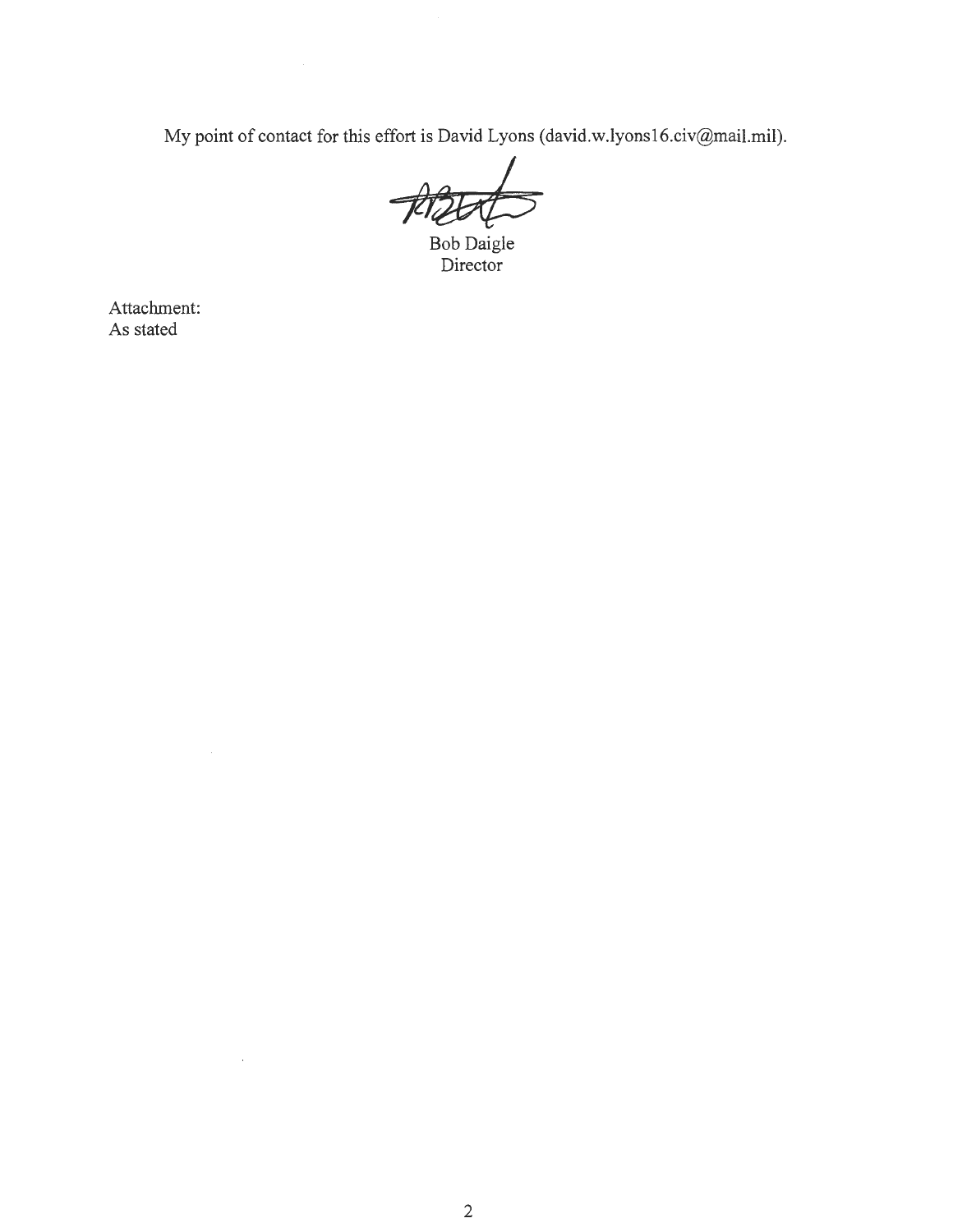## **Cost Reporting Policies for Section 804 Rapid Prototyping and Rapid Fielding Activities**

## **1. General Requirements**

- a. Cost reporting requirements apply to all Section 804 rapid prototyping and rapid fielding programs with total estimated acquisition expenditures greater than \$100 million (covered programs). Total estimated acquisition expenditures are the estimated total cost for development, procurement, and system-specific military construction for the defined Middle Tier acquisition program.
- b. An approved Cost and Software Data Reporting (CSDR) plan (DD Form 2794) must be included in all Requests for Proposals (RFPs) for contracts and individual efforts (e.g., scope performed by Government organizations), regardless of contract type, greater than \$20 million for covered programs.
- c. CAPE is the cost reporting approval authority and has the responsibility for cost report planning, validation, and compliance for all rapid acquisition activities anticipated to require RDT&E of more than \$480M (FY14 \$) or procurement of more than \$2.79B (FY14 \$). For programs expected to require expenditures less than \$480M (FY14 \$) for RDT&E and less than \$2.79B (FY14 \$) for procurement, approval authority is delegated to the MILDEP Cost Center Director.
- d. Waiver of cost reporting requirements may only be granted by CAPE for all Section 804 programs. Examples of situations where waivers may be issued include efforts that involve commodity-like items (e.g., uniforms), procurement of commercial systems, or procurement of non-commercial systems bought under competitivelyawarded firm fixed-price contracts, as long as competitive conditions continue to exist. Subcontract cost reporting requirements will be determined via the plan approval process as applicable; a separate waiver is not required for subcontracts greater than \$20M if included in the 804 program reporting plan.

## **2. Cost Reporting Plan Approval for Programs with Cost Reporting Requirements**

- a. For contracts, subcontracts, and individual efforts (e.g., scope performed by Government organizations) greater than \$20 million, the Program Manager must submit draft CSDR plans and draft Contract Data Requirements Lists (CDRLs) (DD Form 1423-1) or a waiver request at least 21 days prior to RFP Release.
	- 1. For programs with CAPE cost reporting approval authority, it will be the responsibility of the PM in conjunction with CAPE to ensure that the plans are appropriately reviewed by the cost estimating stakeholders from CAPE and the relevant MILDEP Cost Center, comments are adjudicated, and approval is received by DD, CA, or their designated representative, within 21 days.
	- ii. For programs delegated to the MILDEP, the MILDEP Cost Center Director, in consultation with the MILDEP Secretary for Acquisition, must develop a